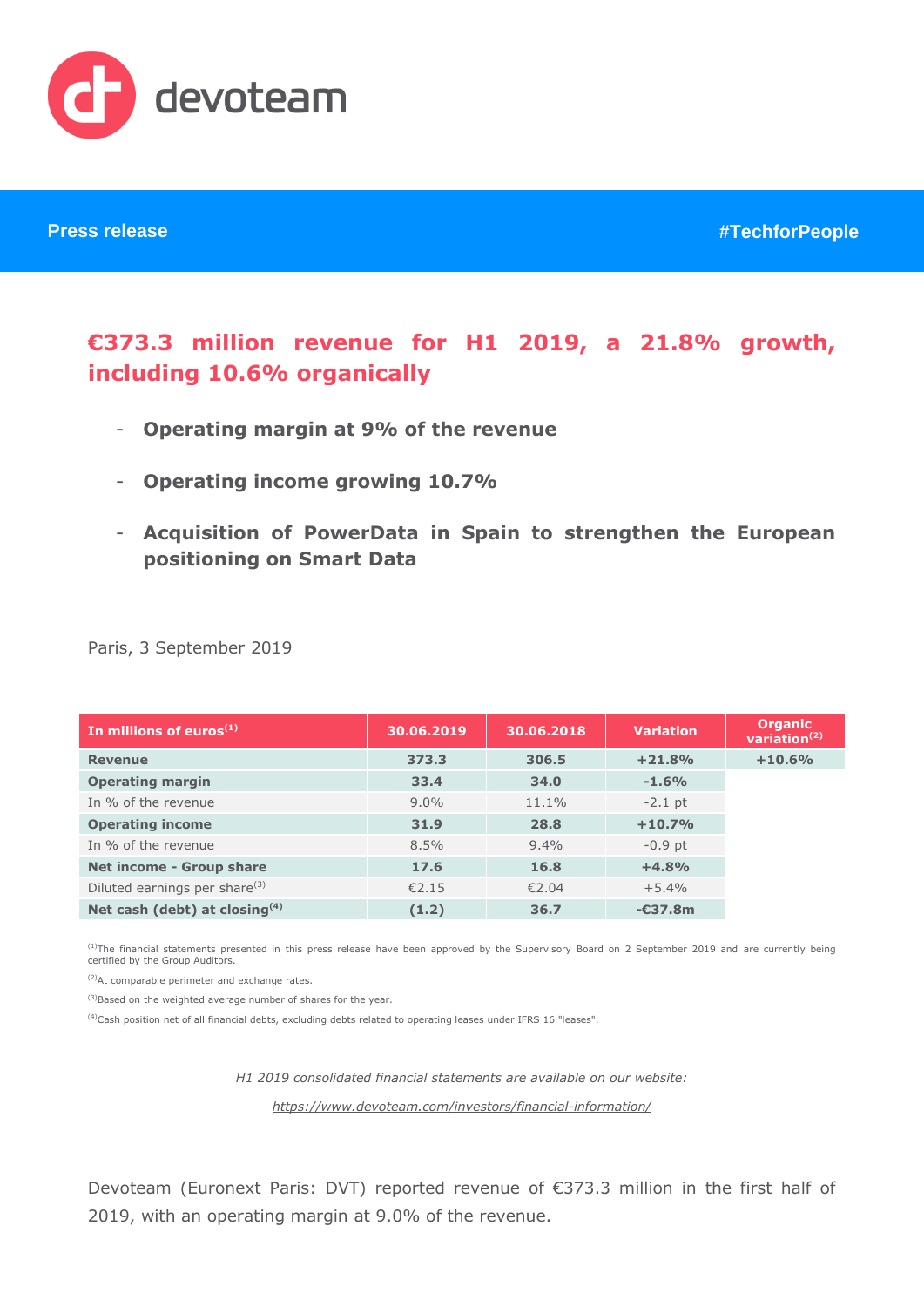### **Growth areas**

The Group growth is driven by its strategy carried out with its key partners, by strengthening its investment in employee certifications. Devoteam has more than doubled its number of certifications over one year to reach 1,500 at the end of H1 2019.

As a result, Devoteam received new awards including "Application Development" specialization with Google, Microsoft "2019 Country Partner of the Year" prize in Luxembourg, and Amazon's "Well-Architected Framework" competency.

Devoteam continues to heavily invest on new " $AI<sup>1</sup>$  Ready" hybrid Cloud fundamentals:

- **Investment in open source technology Kubernetes,** "de facto" standard for the deployment and application executions in containers. These have been designed natively for the Cloud and are more agile, flexible and scalable than traditional applications based on virtual machines. Gartner Group estimates that "by 2022, more than 75% of global organizations will be running containerized applications in production – a significant increase from less than 30% today", this represents a significant development opportunity for Devoteam. The Group therefore targets 100 Kubernetes certifications within a year.
- **Launch of the "AI Academy" in Luxembourg**, after the first roll-out phase in France. The aim is to train both decision makers and technical profiles to AI technologies and its future opportunities.
- **PowerData acquisition in Spain**, a company specialized in consulting and data integration and an Informatica partner. This acquisition will enable Devoteam to launch new Data Governance solutions and metadata management services based on AI.
- **Cyber security**, these developments require a focus on identity and access management, data security, increased resilience of platforms and organizations, and maintain regulatory compliance. As a result, Devoteam refocuses its Cyber security offers towards Cloud Security solutions, DevOps and Digital Workplace, by placing security at the heart of the company strategy.

<sup>-</sup><sup>1</sup> Artificial Intelligence.

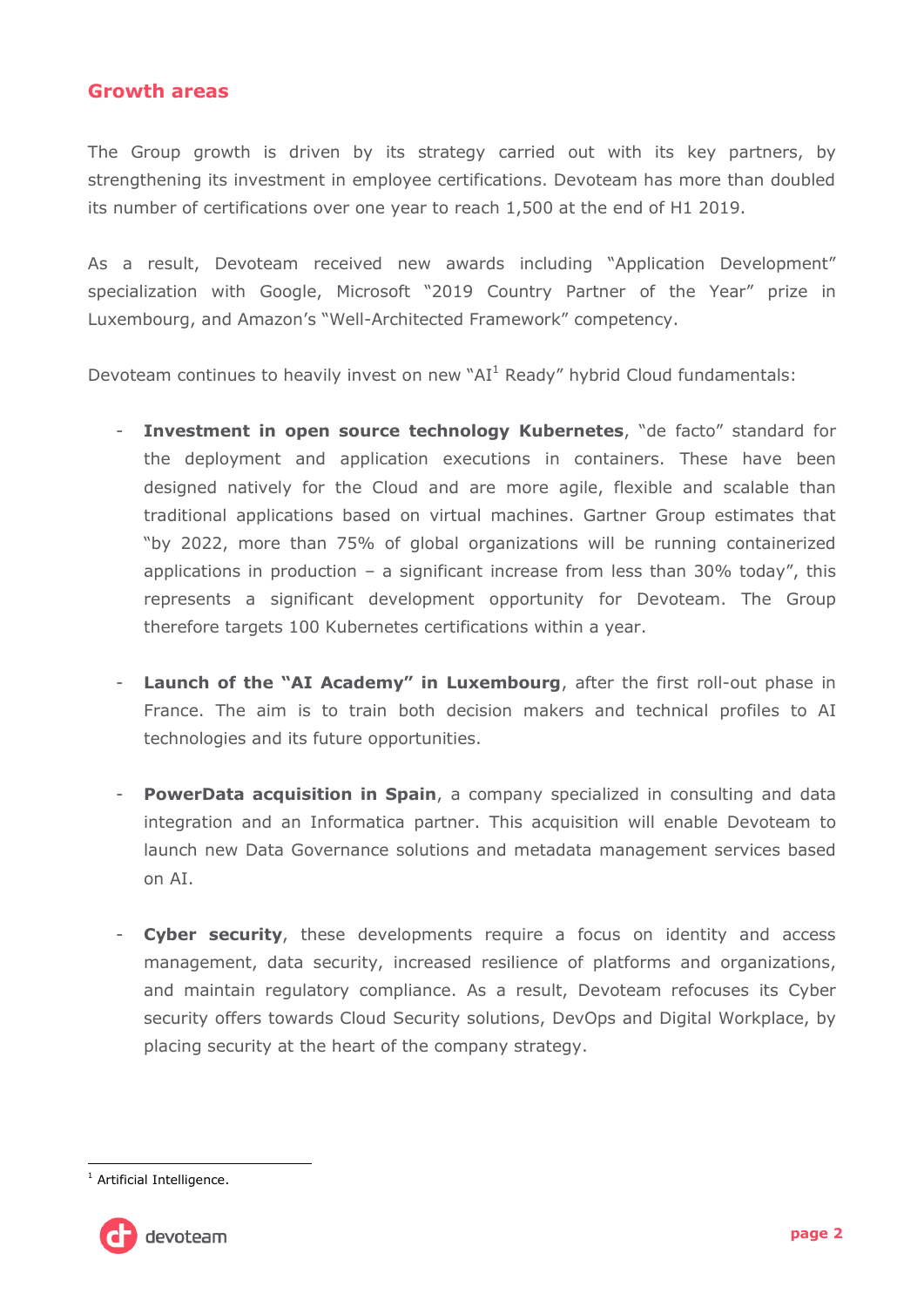## **Results for the first half of 2019**

The Group generated **revenues of €373.3 million in the first half of 2019**, growing 21.8% compared to the first half of 2018. At constant scope and exchange rates, it grew 10.6%.

The acquisitions of the years 2019 and 2018 contributed for €46.2 million, which included mainly:

- Bold in Portugal for €15.5 million, consolidated from 1 September 2018;
- Alegri in Germany for €14.8 million, consolidated from 1 September 2018;
- Jayway in Sweden for €12.2 million, consolidated from 1 October 2018.

**During the second quarter of 2019, the Group achieved revenues of €184.7 million**, representing a 20.9% total growth compared to the second quarter of 2018. It included positive exchange rate effects for 0.1 point.

The changes in perimeter had a positive impact of 11.1 points on the quarter growth, with a net contribution to Group revenue of €17.0 million. The like-for-like growth stood at 9.6% in the second quarter of 2019; the negative change in working days compared with the first quarter of 2018 representing a 0.8 growth point.

The **operating margin** amounted to €33.4 million and 9.0% of the revenue. At constant scope, the operating margin rate would have been circa 10% due to the temporary impact of the acquisitions under integration.

The number of working days in the first half of 2019 also had a negative effect on the operating margin rate for 0.7 point.

The **operating result** stood at €31.9 million, increasing 10.7% compared to the previous year. It included restructuring costs for €0.9 million (Germany mainly).

The **financial result** was -€2.1 million. It comprised a €0.3 million cost linked to the first application of the IFRS 16 standard, and a  $\epsilon$ 0.2 million cost related to the renewal of the Group credit lines.

Tax expenses amounted to  $\epsilon$ 10 million, representing 33.1% of the profit before tax. The effective tax rate increased slightly compared to the previous year, mainly because of the fiscal reform of the tax credit for employment and competitiveness in France ("CICE").

The **net income attributable to the shareholders of Devoteam S.A.** increased 4.8% at €17.6 million.

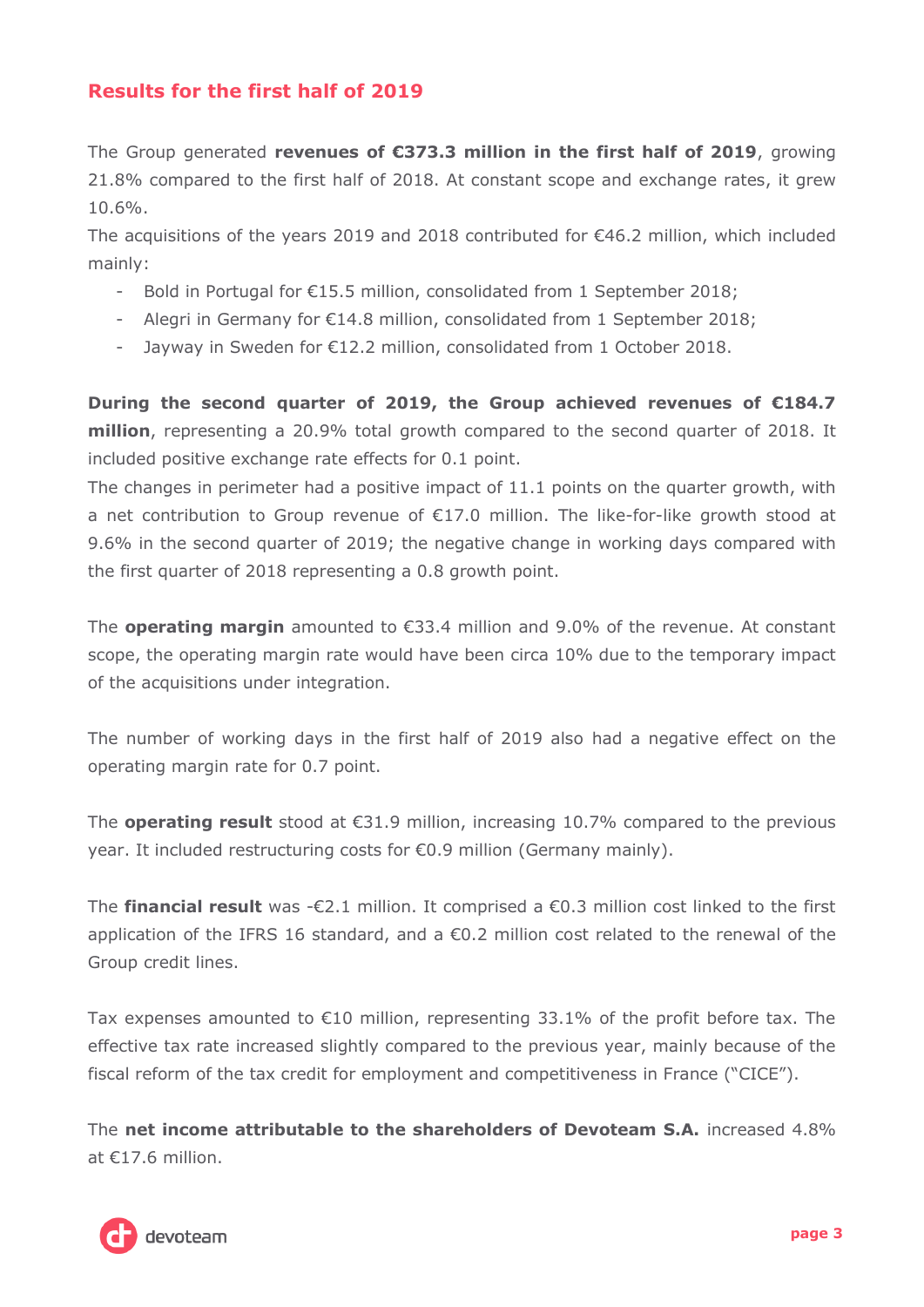On 30 June 2019, the **net debt** of the Group stood at €1.2 million. It included the seasonal effect of the change in working capital and the growth financing.

## **Headcount and utilization rate**

At 30 June 2019, the Group employed 7 259 professionals. The headcount increased by 63 professionals during the second quarter of 2019 including Avalon Solutions, and by 261 professionals since the beginning of the year.

The ratio of billable headcount to total headcount remained stable at 85.2% versus the first quarter of 2019.

In the second quarter of 2019, the Group utilization of internal resources stood at 83.1%, an improvement of 0.7 point compared to the first quarter of 2019.

## **Changes in scope**

On 25 July 2019, Devoteam completed the asset acquisition of PowerData in Spain which is specialized in Data Management consulting. The company is also an Informatica premium partner which the Gartner Group positions as the leader in the field of data integration tools. This acquisition will allow the Group to strengthen its position on Business Intelligence and Smart Data topics.

PowerData is comprised of 32 professionals and generated revenues of €2 million in 2018. It will enter the consolidation scope as of 1 August 2019.

## **2019 outlook**

The Group maintains its revenue targets of  $E$ 774 million and 12% organic growth. It now expects an operating margin around 10.3% of revenue for 2019.

In this context, the Group has taken actions to achieve its strategic plan Scale! 2020.

### **Next press release**

2019 third quarter revenue: 5 November 2019, after the market close.

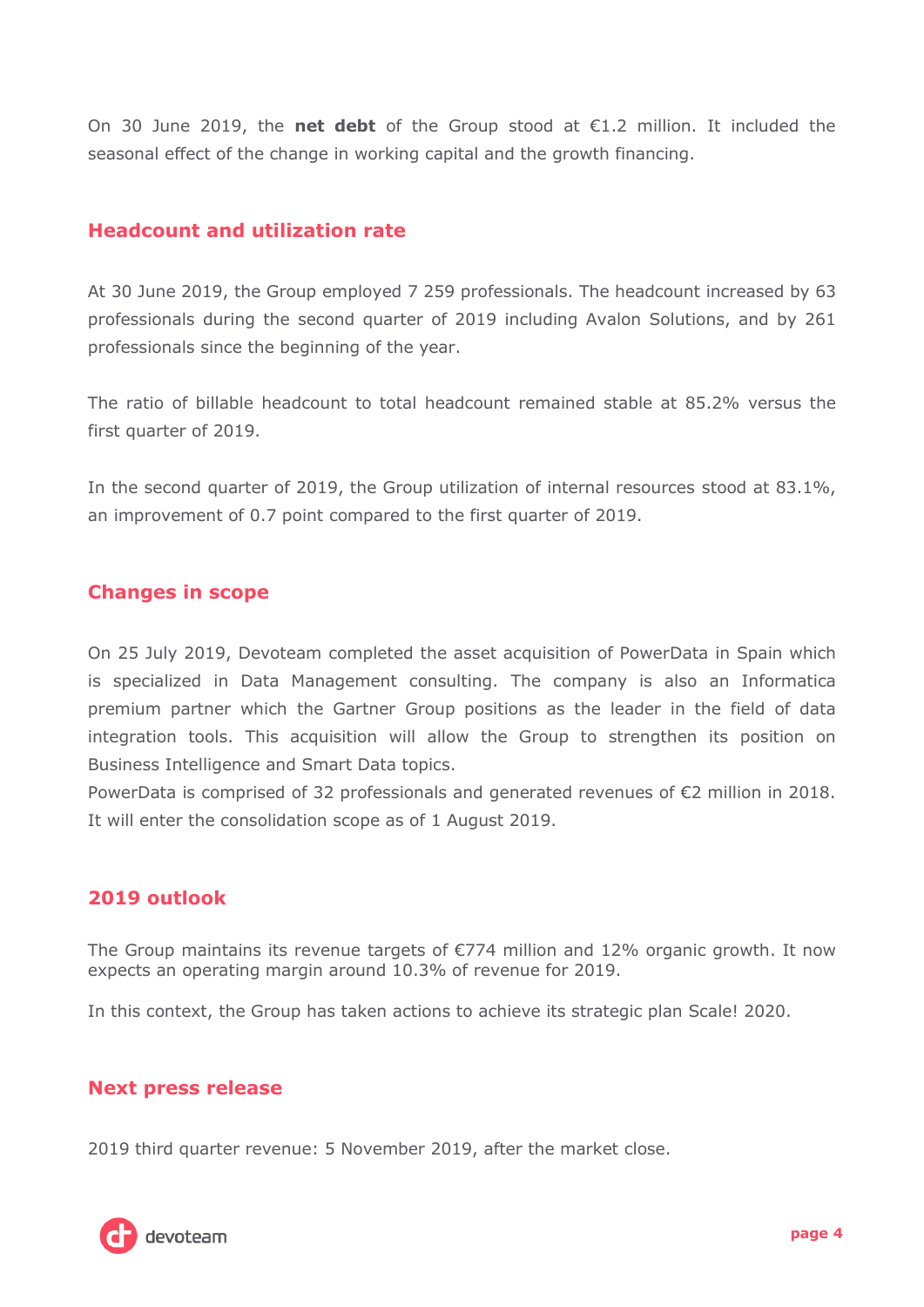## **Appendix**

## **Pro forma information of revenue and operating margin, following reclassification of NauOn from Iberia & Latam segment to Divestments segment**

| In millions of euros                 | 03 2018<br>restated | 03 2018<br>presented* | 04 2018<br>restated | 04 2018<br>presented* | 01 2019<br>restated | 01 2019<br>presented* |
|--------------------------------------|---------------------|-----------------------|---------------------|-----------------------|---------------------|-----------------------|
| <b>Northern Europe &amp; Benelux</b> |                     |                       |                     |                       |                     |                       |
| Group contribution                   | 10.5                | 10.5                  | 16.5                | 16.5                  | 16.4                | 16.5                  |
| <b>Central Europe</b>                |                     |                       |                     |                       |                     |                       |
| Group contribution                   |                     |                       | 4.1                 | 4.0                   | ი 1                 |                       |

| In millions of euros                 | 9m 2018<br>restated | 9m 2018<br>presented* | 2018<br>restated | 2018<br>presented* |
|--------------------------------------|---------------------|-----------------------|------------------|--------------------|
| <b>Northern Europe &amp; Benelux</b> |                     |                       |                  |                    |
| Group contribution                   | 26.4                | 26.4                  | 42.9             | 43.0               |
| Operating margin                     |                     |                       | 4.2              | 4.1                |
| In % of Group contribution           |                     |                       | 9.8%             | 9.5%               |
| <b>Central Europe</b>                |                     |                       |                  |                    |
| Group contribution                   | 19.8                | 19.7                  | 23.8             | 23.8               |
| Operating margin                     |                     |                       | 1.7              | 1.8                |
| In % of Group contribution           |                     |                       | $7.0\%$          | $7.4\%$            |

\*Segment Iberia & Latam presented in November 2018 for Q3 and 9m 2018, presented in March 2019 for Q4 and full year 2018, and presented in May 2019 for Q1 2019.

Segment Divestments presented in March 2019 for Q3, 9m and full year 2018, and presented in May 2019 for Q1 2019.

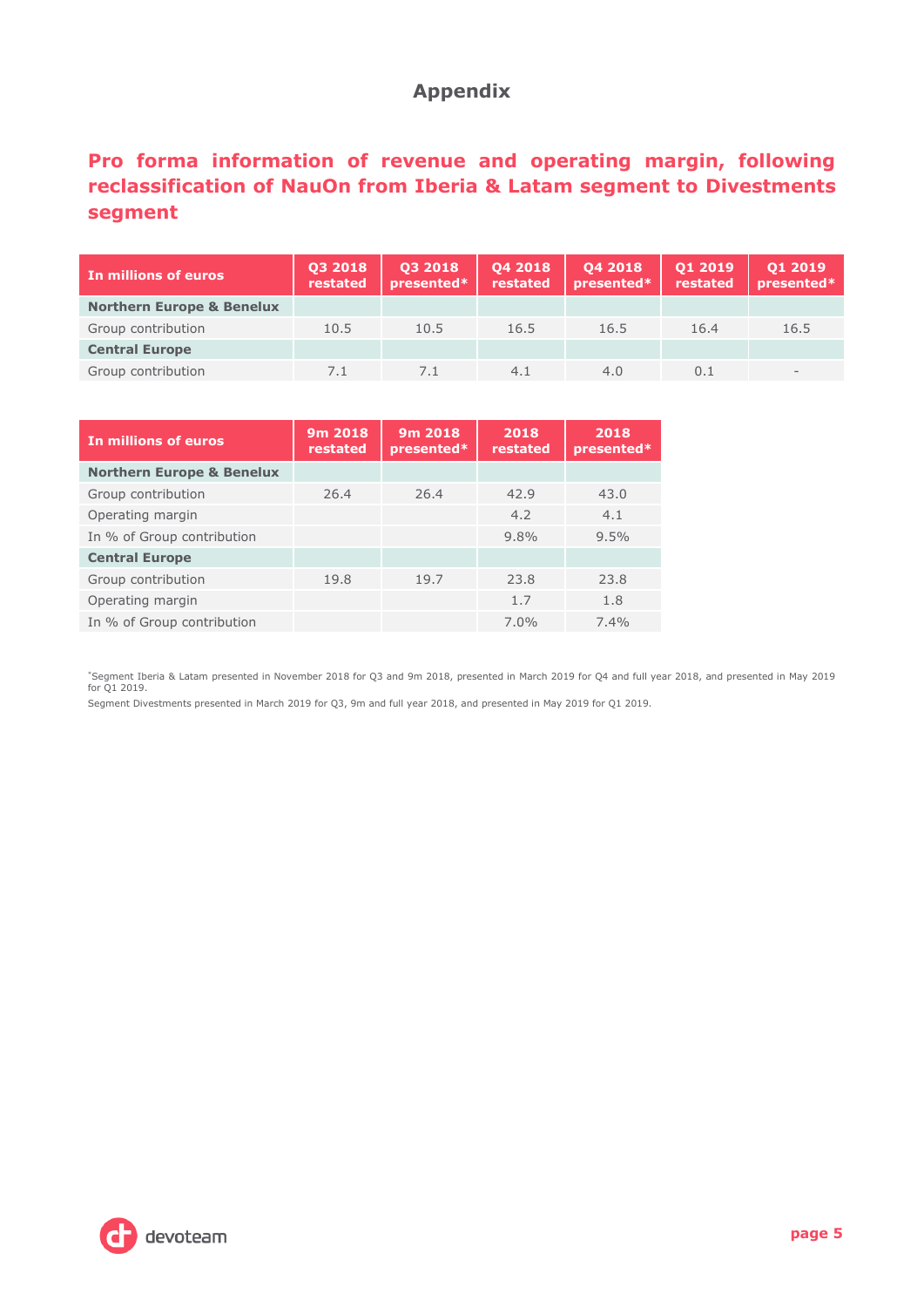## **Quarterly revenue by segment**

| In millions of euros                 | Q1 2019 | Q1 2018 | Q2 2019 | Q2 2018 | H1 2019 | H1 2018 |
|--------------------------------------|---------|---------|---------|---------|---------|---------|
| <b>France</b>                        | 89.0    | 78.2    | 85.9    | 77.6    | 174.9   | 155.7   |
| Variation                            | 13.9%   |         | 10.8%   |         | 12.3%   |         |
| L-f-I variation                      | 13.9%   |         | 10.8%   |         | 12.3%   |         |
| <b>Northern Europe &amp; Benelux</b> | 49.8    | 39.3    | 50.0    | 38.7    | 99.8    | 78.0    |
| Variation                            | 26.7%   |         | 29.1%   |         | 27.9%   |         |
| L-f-I variation                      | 10.4%   |         | 10.0%   |         | 10.2%   |         |
| <b>Central Europe</b>                | 20.7    | 13.2    | 20.2    | 12.4    | 40.9    | 25.6    |
| Variation                            | 56.7%   |         | 63.0%   |         | 59.7%   |         |
| L-f-I variation                      | $-0.8%$ |         | 5.0%    |         | 2.0%    |         |
| <b>Iberia &amp; Latam</b>            | 16.4    | 7.8     | 16.8    | 8.2     | 33.3    | 15.9    |
| Variation                            | 112.0%  |         | 105.8%  |         | 108.8%  |         |
| L-f-I variation                      | 2.0%    |         | $-1.6%$ |         | 0.1%    |         |
| <b>Rest of the world</b>             | 13.3    | 9.8     | 12.8    | 10.4    | 26.1    | 20.2    |
| Variation                            | 35.7%   |         | 23.4%   |         | 29.4%   |         |
| L-f-I variation                      | 30.8%   |         | 20.3%   |         | 25.4%   |         |
| <b>Corporate &amp; other</b>         | (0.7)   | (0.7)   | (1.1)   | (0.9)   | (1.9)   | (1.7)   |
| <b>Divestments</b>                   | 0.1     | 6.1     | 0.1     | 6.6     | 0.2     | 12.7    |
| <b>Total</b>                         | 188.6   | 153.7   | 184.7   | 152.8   | 373.3   | 306.5   |
| Variation                            | 22.8%   |         | 20.9%   |         | 21.8%   |         |
| L-f-I variation                      | 11.7%   |         | 9.6%    |         | 10.6%   |         |
| Currency impact                      | 0.3%    |         | 0.2%    |         | 0.2%    |         |
| Perimeter impact                     | 10.8%   |         | 11.1%   |         | 10.9%   |         |

|  |  |  |  | Of which impact of significant acquisitions: |
|--|--|--|--|----------------------------------------------|
|--|--|--|--|----------------------------------------------|

| In millions of euros                              | 01 2019 | 01 2018 | 02 2019 | <b>Q2 2018</b> | H1 2019 | H1 2018 |
|---------------------------------------------------|---------|---------|---------|----------------|---------|---------|
| <b>Northern Europe &amp; Benelux</b>              | 6.5     |         | 7.6     |                | 14.0    |         |
| Paradigmo, consolidated as of 1 July 2018         | 0.3     |         | 0.5     |                | 0.8     |         |
| Jayway, consolidated as of 1 October 2018         | 6.1     |         | 6.0     |                | 12.2    |         |
| Avalon Solutions, consolidated as of 1 April 2019 |         |         | 1.0     |                | 1.0     |         |
| <b>Central Europe</b>                             | 7.6     |         | 7.2     |                | 14.8    |         |
| Alegri, consolidated as of 1 September 2018       | 7.6     |         | 7.2     |                | 14.8    |         |
| <b>Iberia &amp; Latam</b>                         | 8.5     |         | 8.7     |                | 17.2    |         |
| New BIC, consolidated as of 1 July 2018           | 1.0     |         | 0.9     |                | 1.9     |         |
| Bold, consolidated as of 1 September 2018*        | 7.5     |         | 7.8     |                | 15.3    |         |

\*Restated of NauOn, deconsolidated from 30 June 2019 and reclassified in the segmentDivestments.

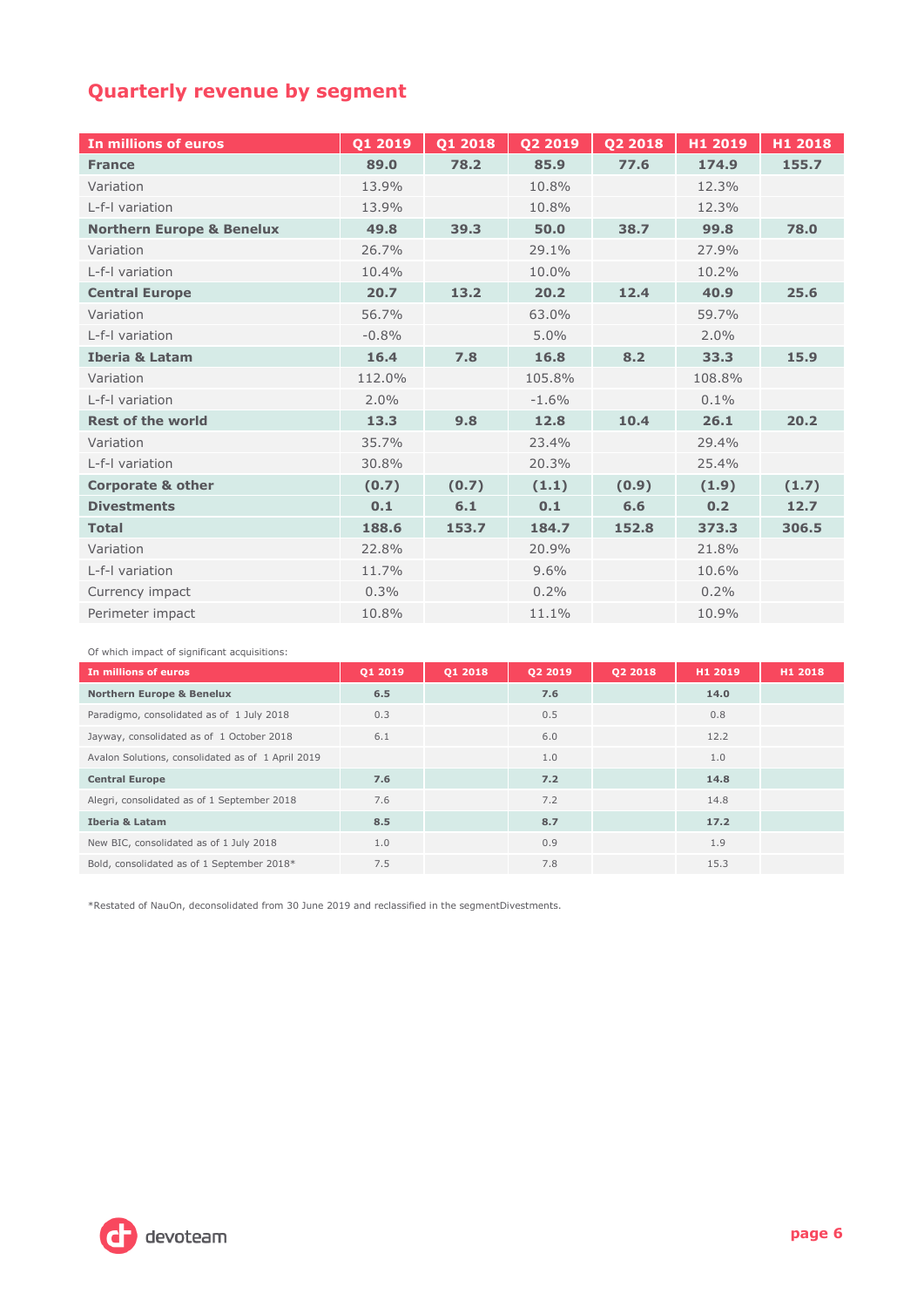## **Quarterly revenue and operating margin by segment**

| In millions of euros                 | H1 2019   | H1 2018 |
|--------------------------------------|-----------|---------|
| <b>France</b>                        |           |         |
| Group contribution                   | 174.9     | 155.7   |
| Operating margin                     | 20.9      | 23.1    |
| In % of Group contribution           | 11.9%     | 14.8%   |
| <b>Northern Europe &amp; Benelux</b> |           |         |
| Group contribution                   | 99.8      | 78.0    |
| Operating margin                     | 6.7       | 6.7     |
| In % of Group contribution           | 6.7%      | 8.6%    |
| <b>Central Europe</b>                |           |         |
| Group contribution                   | 40.9      | 25.6    |
| Operating margin                     | 1.3       | 2.8     |
| In % of Group contribution           | 3.1%      | 10.8%   |
| <b>Iberia &amp; Latam</b>            |           |         |
| Group contribution                   | 33.3      | 15.9    |
| Operating margin                     | 3.0       | 1.3     |
| In % of Group contribution           | 9.0%      | 8.1%    |
| <b>Rest of the world</b>             |           |         |
| Group contribution                   | 26.1      | 20.2    |
| Operating margin                     | 3.2       | 1.9     |
| In % of Group contribution           | 12.3%     | 9.4%    |
| <b>Corporate &amp; other</b>         |           |         |
| Group contribution                   | (1.9)     | (1.7)   |
| Operating margin                     | (1.3)     | (2.9)   |
| <b>Divestments</b>                   |           |         |
| Group contribution                   | 0.2       | 12.7    |
| Operating margin                     | (0.3)     | 1.1     |
| In % of Group contribution           | $-120.9%$ | 9.0%    |
| <b>Total</b>                         |           |         |
| Group contribution                   | 373.3     | 306.5   |
| Operating margin                     | 33.4      | 34.0    |
| In % of Group contribution           | 9.0%      | 11.1%   |

## **Utilization rate of internal resources**

| 01 2018 | 02 2018 | 03 2018 | 04 2018 | 2018  | 01 2019* | 02 2019 |
|---------|---------|---------|---------|-------|----------|---------|
| 85.6%   | 84.4%   | 84.2%   | 82.7%   | 84.2% | 82.3%    | 83.1%   |

\*82.4% in the Q1 2019 press release, 82.3% following the requalification of a subsidiary's activity.

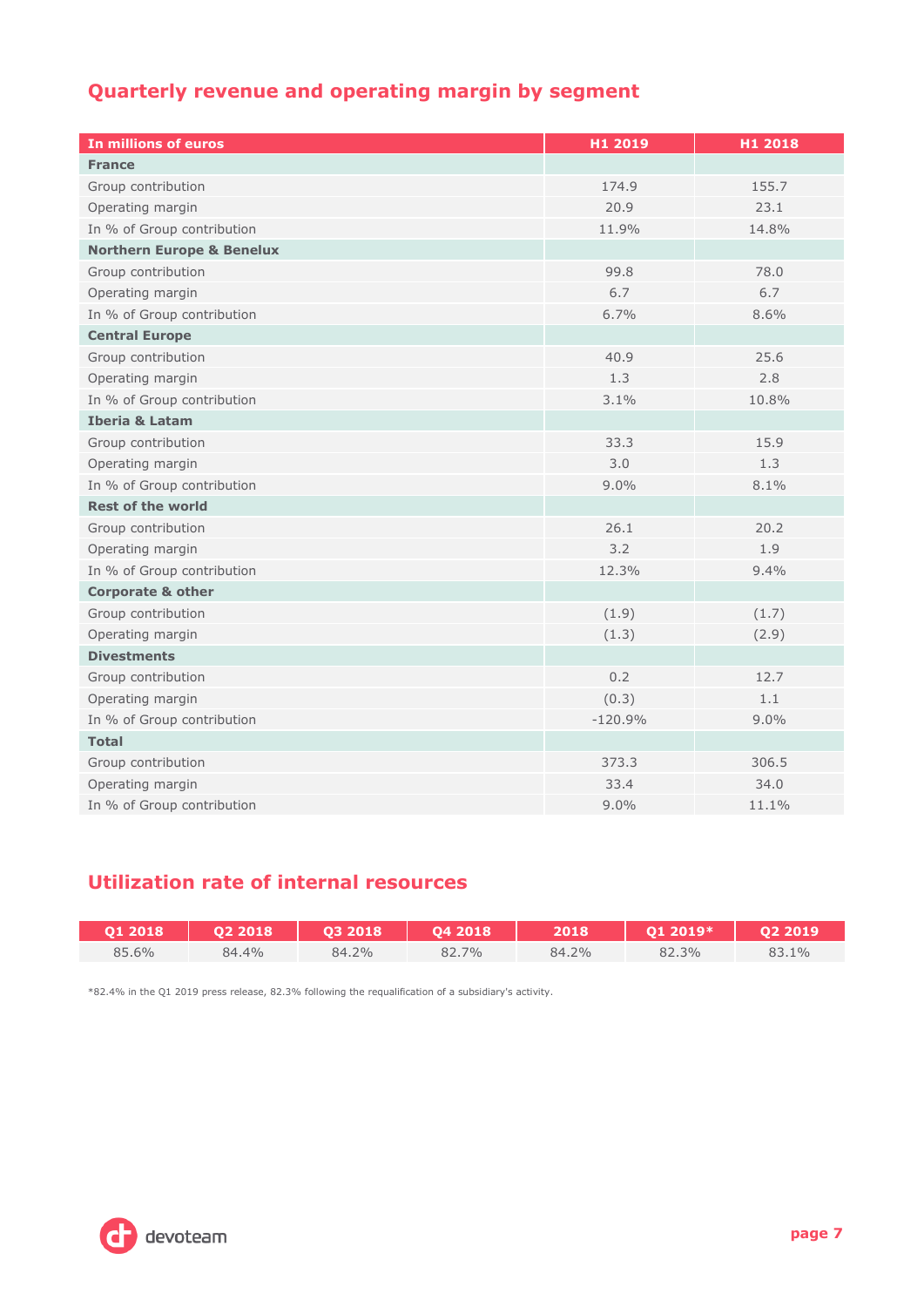## **Balance sheet**

| In millions of euros                  | 30.06.2019 | $01.01.2019^{(1)}$ | 31.12.2018 |
|---------------------------------------|------------|--------------------|------------|
| <b>Assets</b>                         |            |                    |            |
| Goodwill                              | 135.8      | 129.9              | 129.9      |
| Non-current assets                    | 78.8       | 71.7               | 30.1       |
| Current assets                        | 298.6      | 264.2              | 264.2      |
| Net cash (debt) <sup>(2)</sup>        | (1.2)      | 40.3               | 40.3       |
| <b>Total assets</b>                   | 512.1      | 506.0              | 464.4      |
| <b>Liabilities</b>                    |            |                    |            |
| Group shareholders' equity            | 174.2      | 175.6              | 175.6      |
| Minority shareholders' equity         | 11.6       | 12.0               | 12.0       |
| Long term liabilities                 | 56.4       | 49.2               | 23.4       |
| <b>Current liabilities</b>            | 269.9      | 269.2              | 253.4      |
| <b>Total equity &amp; liabilities</b> | 512.1      | 506.0              | 464.4      |

(1)Restated of IFRS 16.

 $^{(2)}$ Cash position net of all financial debts, excluding debts related to operating leases under IFRS 16 "leases".

## **Net debt**

| In millions of euros                                           | 30.06.2019 | 31.12.2018 | 30.06.2018 |
|----------------------------------------------------------------|------------|------------|------------|
| Short-term investments                                         | 0.3        | 0.2        | 10.2       |
| Cash at bank*                                                  | 43.1       | 75.3       | 60.5       |
| Bank overdrafts (liability)                                    | (0.9)      | (0.8)      | (0.9)      |
| <b>Cash and cash equivalents</b>                               | 42.5       | 74.6       | 69.8       |
| <b>Cash management assets</b>                                  | 0.4        | 0.4        | 0.3        |
| <b>Bonds</b>                                                   | (29.9)     | (29.9)     | (29.8)     |
| Obligations under finance leases                               | (0.0)      | (0.1)      | (0.1)      |
| Obligations under operating leases (IFRS 16)                   | (33.9)     |            |            |
| Draw-downs on bank and similar facilities and other borrowings | (2.2)      | (3.4)      | (2.1)      |
| <b>Long-term borrowings</b>                                    | (66.0)     | (33.4)     | (32.0)     |
| <b>Bonds</b>                                                   | (0.9)      | (0.4)      | (0.9)      |
| Obligations under finance leases                               | (0.0)      | (0.0)      | (0.4)      |
| Obligations under operating leases (IFRS 16)                   | (11.1)     |            |            |
| Draw-downs on bank and similar facilities and other borrowings | (10.9)     | (0.9)      | (0.2)      |
| <b>Short-term borrowings</b>                                   | (23.0)     | (1.3)      | (1.5)      |
| <b>Total borrowings</b>                                        | (89.0)     | (34.7)     | (33.5)     |
| Derivative instruments                                         |            |            |            |
| IFRS 16 neutralization                                         | 45.0       |            |            |
| Net cash (debt)                                                | (1.2)      | 40.3       | 36.7       |
| Of which cash from discontinued operations                     |            |            | 1.6        |
| <b>Total Equity</b>                                            | 185.8      | 187.6      | 171.4      |
| <b>Debt to Equity Ratio</b>                                    | 0.6%       | $-21.5%$   | $-21.4%$   |

\*Including factoring position (net of deposit) for €15.4 million on 30 June 2019, €16.9 million on 31 December 2018 (amount corrected compared to the 2018 publication at €17.2 million) and €17.1 million on 30 June 2018.

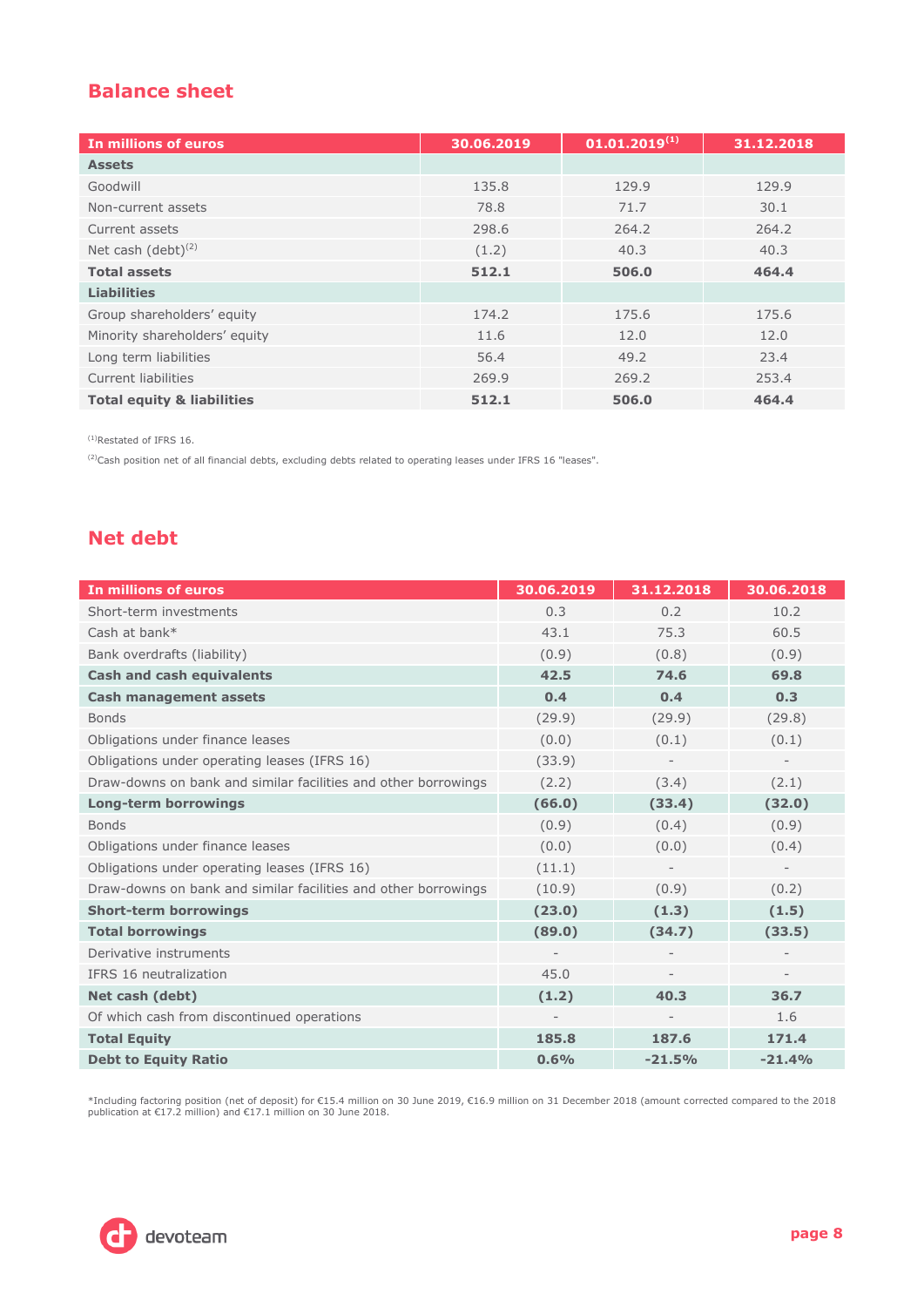## **Changes in exchange rates**

| For $C1$         | <b>Average rate</b><br>H1 2019 | <b>Average rate</b><br>H1 2018 | <b>Variation</b> |
|------------------|--------------------------------|--------------------------------|------------------|
| UAE dirham       | 4.149                          | 4.445                          | 7.1%             |
| Swiss franc      | 1.130                          | 1.170                          | $3.6\%$          |
| Czech koruna     | 25.685                         | 25.501                         | $-0.7%$          |
| Danish krone     | 7.465                          | 7.448                          | $-0.2%$          |
| Pound sterling   | 0.874                          | 0.880                          | 0.7%             |
| Moroccan dirham  | 10.844                         | 11.250                         | 3.8%             |
| Mexican peso     | 21.654                         | 23,085                         | 6.6%             |
| Norwegian krone  | 9.730                          | 9.593                          | $-1.4%$          |
| Zloty            | 4.292                          | 4.221                          | $-1.7%$          |
| Serbian dinar    | 118.064                        | 118.296                        | 0.2%             |
| Swedish kronor   | 10.518                         | 10.151                         | $-3.5%$          |
| Singapore dollar | 1.536                          | 1.605                          | 4.5%             |
| Tunisian dinar   | 3.384                          | 2.977                          | $-12.0%$         |
| Turkish lira     | 6.356                          | 4.957                          | $-22.0%$         |
| US dollar        | 1.130                          | 1.210                          | 7.1%             |

### **Glossary**

France: France.

Northern Europe & Benelux: Belgium, Denmark, United Kingdom, Luxembourg, Netherlands, Norway and Sweden. It also includes TMNS in Germany and in Serbia, Jayway in the United States, Avalon Solutions in Poland, in Singapore and in the USA.

Central Europe: Austria, Switzerland, Czech Republic, Germany, Poland and Slovakia.

Iberia & Latam: Spain, Mexico, Panama and Portugal.

Rest of the world: Middle East, Italy, Morocco, Tunisia and Turkey.

Corporate: headquarter activities which cannot be allocated directly to the operational segments, and discontinued operations.

Divestments: in 2018, the segment includes Shift deconsolidated from 1 September 2018 and Siticom GmbH deconsolidated from 31 December 2018. In 2019, it includes NauOn (Bold) deconsolidated from 30 June 2019.

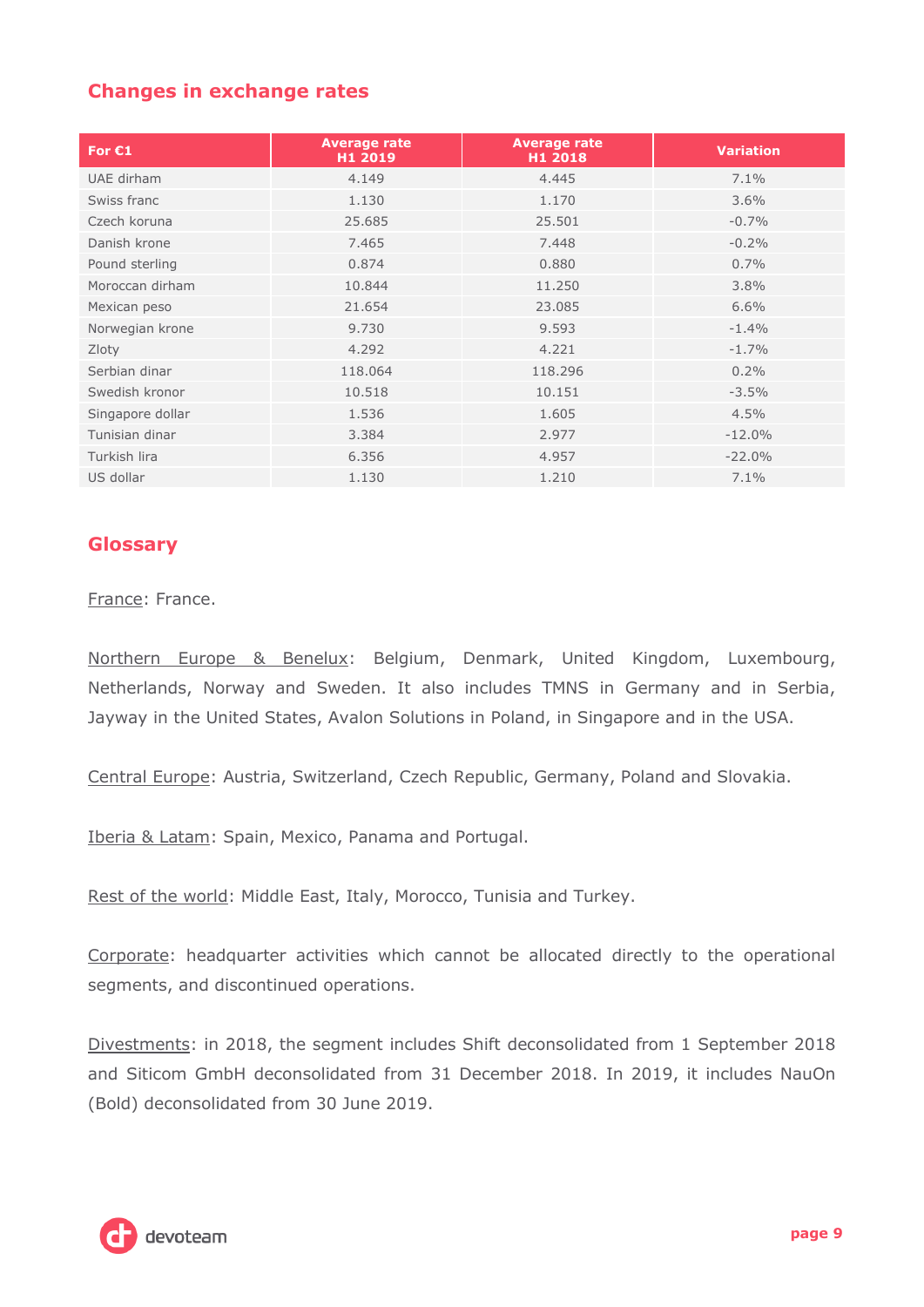Revenue and group contribution: the revenue of a segment is the contributive revenue and is defined as the total revenue (internal and external) of the segment minus the costs of internal subcontracting. It reflects the contribution of the segment to the revenue of the Group produced with own resources. The sum of the contributions of the segments corresponds to the consolidated revenue of the Group.

Operating margin: current operating result excluding the amortization of intangible assets resulting from acquisitions and the cost of share-based payments.

Like-for-like or l-f-l variation: variation at comparable perimeter and exchange rates.

The currency impact is calculated by translating the accounts for year N of subsidiaries having a functional currency different than euro with N-1 exchange rates.

The impact of changes in the scope of consolidation is determined:

- for the year N acquisitions, by deducting from total revenue N, the amount of revenue generated during year N by the acquired entities;

- for the year N-1 acquisitions, by deducting from total revenue N, the amount of revenue generated during year N over the months during which the acquired entities were not consolidated in N-1;

- for the year N disposals, by deducting from total revenue N-1, the amount of revenue generated during year N-1 over the months during which the divested entities were no longer consolidated in N;

- for the year N-1 disposals, by deducting from total revenue N-1, the amount of revenue generated during year N-1 by the divested entities.

Utilization rate of resources: number of working days of billable employees that were billed to a client compared to the total number of available days excluding holidays.

Attrition rate: number of billable employees leaving the Group during the period compared to the average billable headcount over the same period.

SMACS: Social Mobile Analytics Cloud Security.

Free cash flow: operating cash flow reduced by the acquisition of tangible and intangible assets. For comparability purposes, from 1 January 2019, the operating cash flow is restated of IFRS 16 "leases" to maintain the lease payments in operating cash flow.

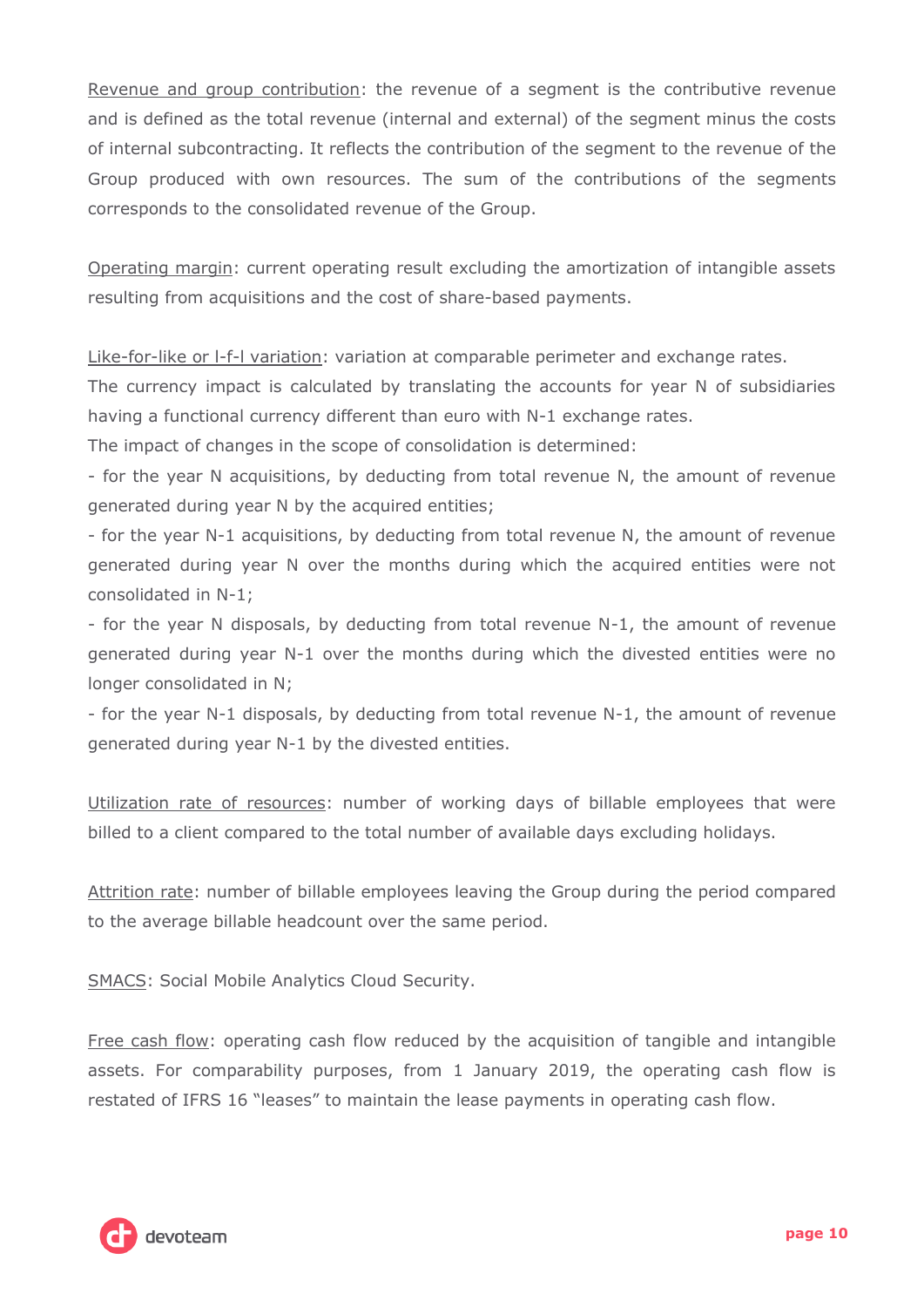Speedboat: new entity that offers a promising or potentially promising product or service, outside of the Group's current range of activities in a given country, which receives accelerated development assistance from one or more associate managers with a view to reaching a critical size within three to five years.

Containers: standard unit of software that packages up code and all its dependencies so the application runs quickly and reliably from one computing environment to another.